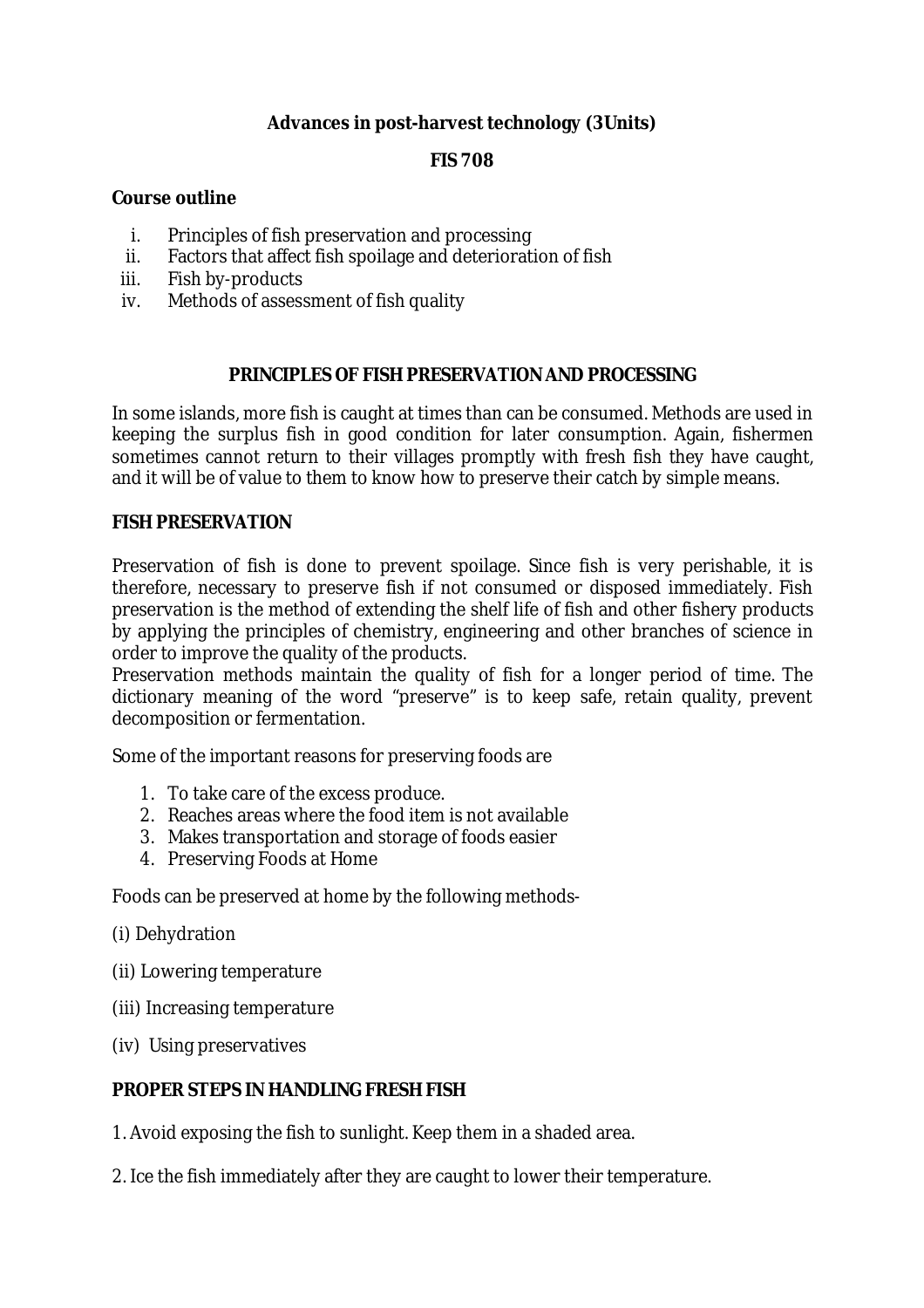- 3. Remove the gills and internal organs.
- 4. Avoid soaking the fish too long in the water after death as this easily spoils the fish.
- 5. Use mechanical refrigeration if there are facilities.

#### **METHODS OF FISH PRESERVATION**

#### a. **Salting**

Salt is the preservative agent used to lengthen the shelf life of fish and fishery products. This is used in almost all methods of preservation except in icing, refrigeration and freezing.

There many different kinds of salt, some being better than others for fish curing. However, in islands or in outlying places there is often no choice, and whatever is available in the way of salt has to be used, whether it is bought in a shop, prepared on the spot, or extracted from earth containing salt.

A distinction must be made between the two chief techniques of salting: wet salting and dry salting.

*Wet Salting:* This is the cheaper, since it requires lesser amounts of salt. The principle is to keep the fish for a long time in brine. The equipment needed consists of a watertight container, which can be a tin, drum, canoe, barrel, etc. To make the brine, one takes four parts of clean water (sea or fresh water) and one part of salt. If the salt is coarse, it has to be ground or pounded first. It is then dissolved into the water by stirring with a piece of wood. To be good, the brine must float a fish.

The next step depends on what kind of fish one wants to salt. It is best first to cut off the head and gut, and clean the fish, though small fish can also be salted whole. Large fish must be cut open, and it is preferable to take out the backbone. Fish with heavy armour of scales must be scaled. In places where the flesh is thick, slashes must be made so that the salted brine can penetrate the flesh. Very large fish should be cut in thin fillets.

After the fish has been prepared according to its size, it must be cleaned and put in the brine. A plank or matting is laid over it and weighted with rocks so that the fish is entirely covered with brine.

This salted fish can be kept for a long time in a dark or at least a shady place. The remaining brine can be used three times, but water and salt must be added every time until a fish can again float on the liquid. In any case, fresh brine is always best.

**Dry Salting**: In this method the fish is salted but the juices, slime and brine are allowed to flow away. Dry salting can be done in an old canoe, or on mats, leaves, boxes, etc. In any case, the brine formed by the fish juices and the salt must be allowed to run away. For two parts of fish, one needs one part of salt.

Layers of fish must be separated by layers of salt. It is a valuable method when one has no containers. This method is used to salt down flying fish in open fishing boats while at sea, and the fish in this case are kept whole.

Some people like the salty taste of fish prepared in this way, but it is always possible to wash the salt away by soaking it in fresh water before use.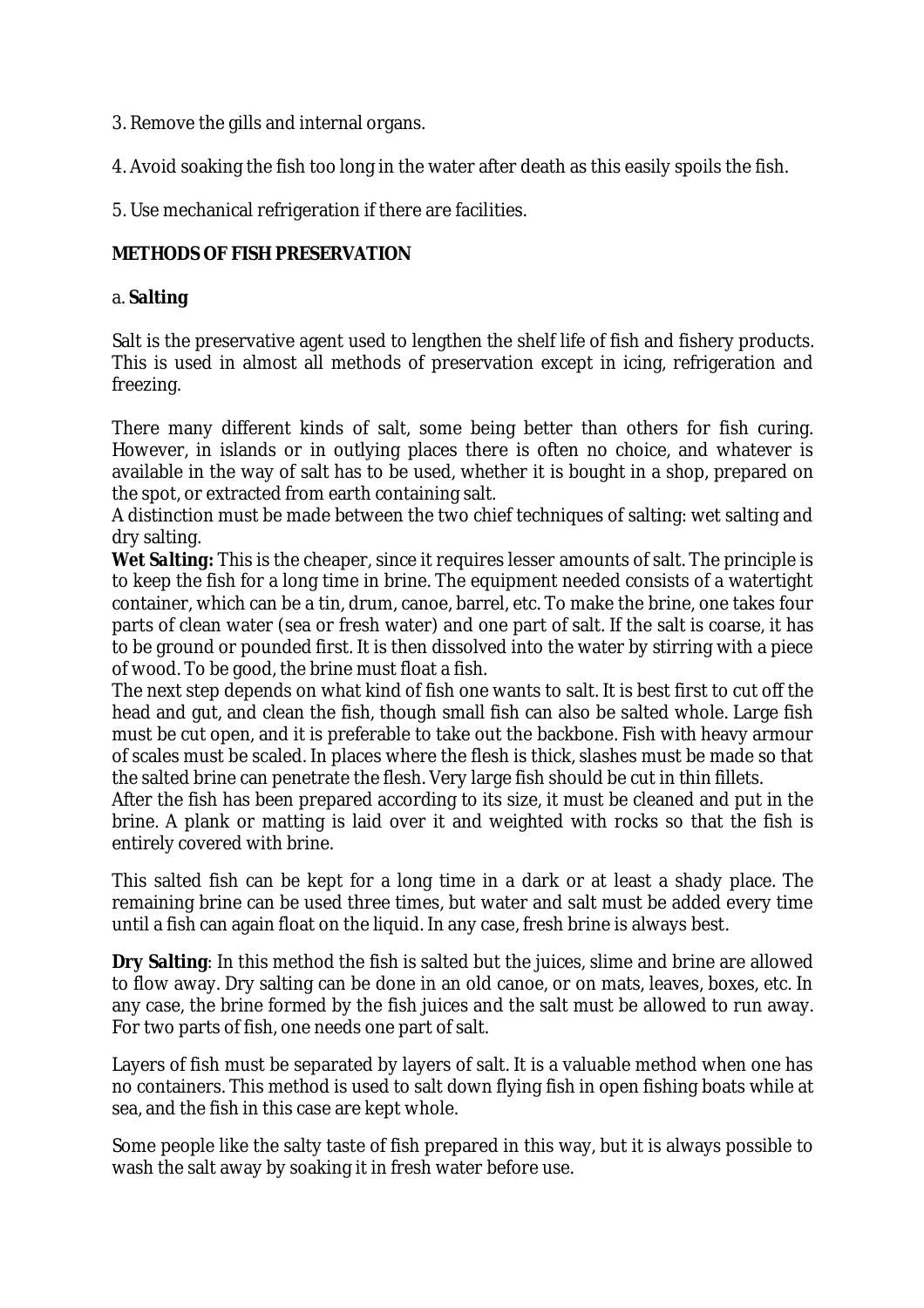#### **DRYING AND DEHYDRATION**

Drying is the process in which moisture is removed by exposure to natural air current as humidity is regulated by climatic condition. Dehydration is the process of removing moisture with the use of mechanical device that provides artificial heat for drying.

Very small and thin fish can be dried straight away in the sun if they are brought in early enough in the morning (and if, of course, the sun is shining!). If these conditions are not fulfilled the fish must be put for one night in brine, or dry salted. They can then be dried the next morning. If it happens to be raining the next day, it is necessary to wait until the weather has cleared up, which could take from a few hours to a couple of days. In this latter case it will be necessary to wash the salt away from the fish by soaking it in fresh or sea water for a couple of hours before drying it; this depends again on the tastes of the consumers and on the purpose for which the fish is cured.

Small fish are mostly sun dried on mats, or suspended. When it rains the fish must be kept dry by covering or transferring them under shelter. If fish are laid on mats or other material to dry, it is best to turn them over every two hours so that they will dry quickly and not become maggoty. In the case of large fish, hanging is better if they are merely split.

Dry salted fish can also be dried, but they should first be cleaned in water. Normally the fish will be dried after three days. If a great quantity of fish has been dried and is to be kept for some time, the best way is to pile it up in a dark place, off the ground and preferably on wooden boards. It should then be covered with a sack or mat.

After a fortnight the fish should again be laid in the sun for one or two hours and then put away as before.

#### **Smoking**

Any kind of fish can be smoked. There are three main methods of smoking:

- (a) Smoking and roasting;
- (b) Hot smoking;
- (c) Long smoking.

**Smoking and Roasting**: This is a simple method of preservation, for consumption either directly after curing or within twelve hours. Re-smoking and roasting can keep the product in good condition for a further twelve hours. Fresh unsalted fish is put over a wood or coconut husk fire. This should be kept very small and the fish turned over every five minutes. In about half an hour the fish is ready for consumption or, if it is the intention to keep it for a while, it should be put in an aerated container.

Fish can be preserved in this way even in open fishing boats, but the smoking has to be done in a tin or a half-drum. Salted fish can also be smoked by this method, but this is used mostly for immediate consumption or in order to bring the produce in smoked form to a nearby market.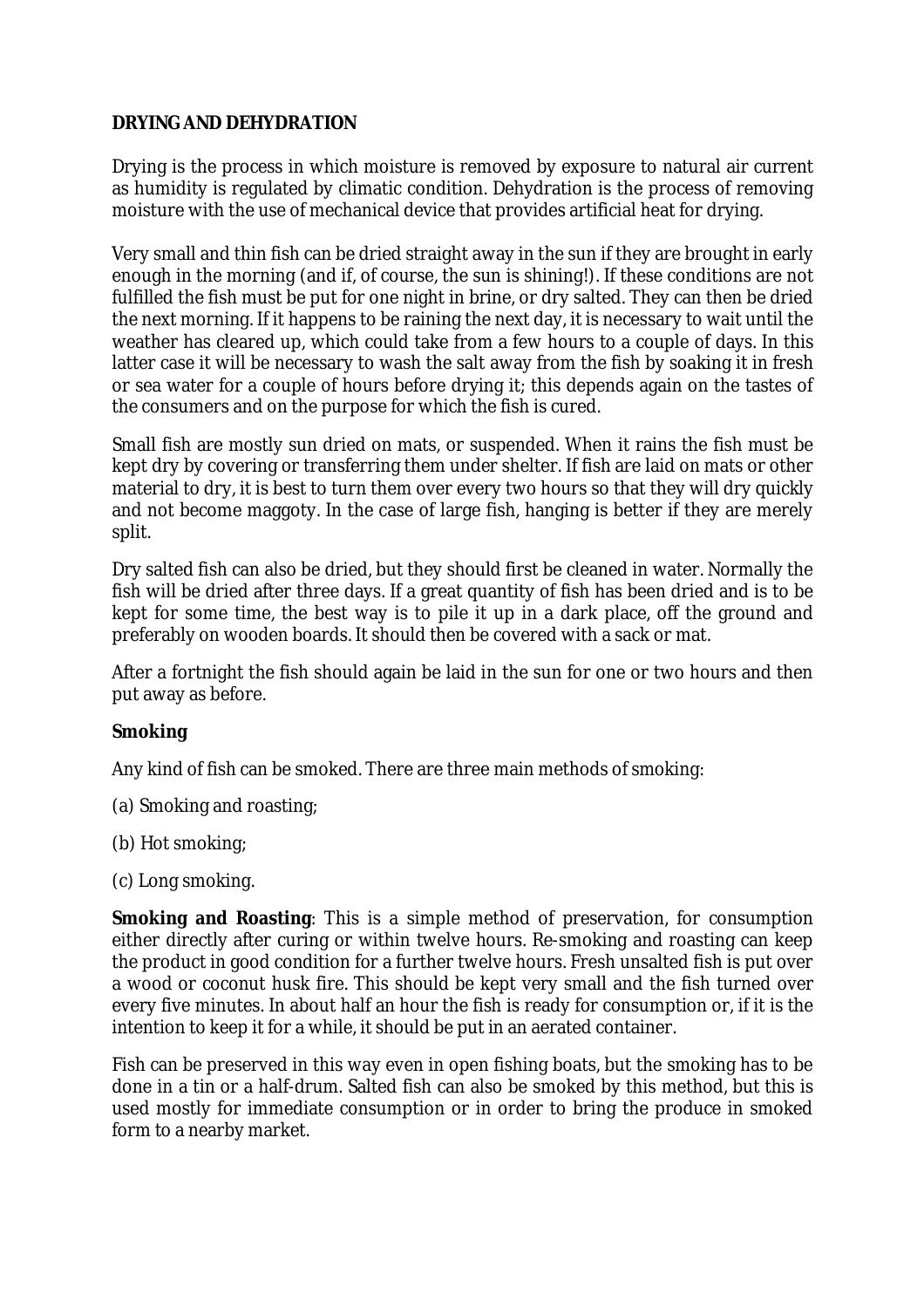**Hot Smoking**: The hot smoking system can be used for immediate consumption or to keep the fish for a maximum of 48 hours. Small fish can be salted first for half an hour (see wet salting). After salting they are put on iron spits and dried in a windy place or in the sun for another half hour.

It is necessary to have an oil drum to make the smoking stove. The top of the drum is cut out and holes are made 8 inches below the rim to place spits. Near the bottom a rectangular opening is made to control the fire. This opening should be closed with a small door or piece of steel plate. A fire of hardwood or coconut husks is made in the stove, and once it is well started it is regulated so as to give no flames. The fish are then placed over the spits. During the smoking operations the top of the drum must be covered with a sack or with palm fronds laid as close together as possible; the fire control opening should also be closed. The fire must be watched from time to time. The fish will be ready in about one hour. An indication that they are done will be found in the golden yellow colour of the skin.

For big fish, l' to 2 feet long, the best method is to split them in halves, to the right and left of the backbone. Each half fish is fixed between two flat bamboo slats or sticks. These halves are then rested head down on racks built four feet above ground. A number of split fish can be lined up next to each other.

A fire of hardwood or coconut husks, or several separate fires, are then lit under the rack. The number of fires depends on the quantity of fish one has to smoke. There should be a slow fire for about half an hour followed by a brisk one for one hour. A small fire is then kept going for six hours (just smoking).

After this treatment the fish is ready for transport and will keep in good condition for two to three days under tropical conditions. This method is used in particular in the Celebes for skipjack and other tunas.

**Long Smoking**: If fish must be kept in good condition for a long time, for instance, two or three months or even longer, it can be done by smoking, provided the fish is not oily. For this purpose, a small closed shed made of palm leaves or other local material can be used. The dimensions of the shed depend, of course, on the quantities of fish to be smoked, but the height should in no case be less than six feet. In this shed, racks are built to hang the fish from or to lay them upon. Hanging the fish on spits is the best method, but they can also be laid on loosely-woven matting. One can start hanging fish three feet from the bottom up to the roof.

The preservation of fish is effected by smoke only in this method, and it is best to use coconut husks which should burn very slowly so that the fish is dry smoked after 48 hours. After such a treatment the flesh is dried throughout. If it is necessary to transport these fish to other islands, they should be packed in small packages wrapped in dry leaves and reinforced with bamboo or sticks.

#### **Cooking**

Fish can be kept for two or three days in the following way:

Small drums (possibly oil drums) are cleaned and filled with water. Salt is added in the proportion of four parts water to one of salt. Small oblong or round baskets made of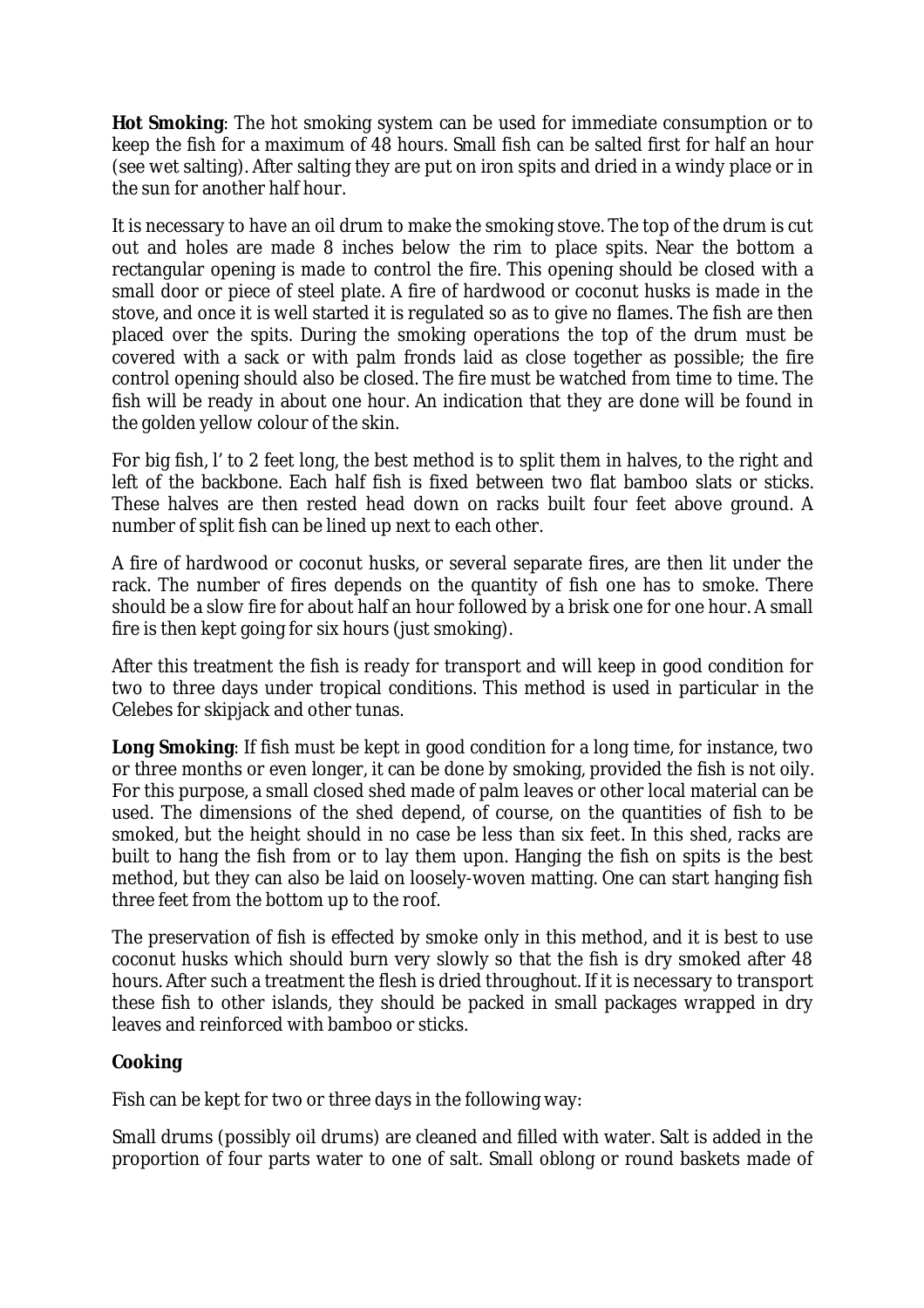bamboo or leaves are filled with fish, and as many baskets as possible are put in the drum. Care should be taken that the top baskets are fully covered.

A fire is lit under the drum and the water boiled for about half an hour before the fish is well done. The baskets are then taken out and the water drained off. The fish can then be transported in the baskets. The water may be used three times for cooking, but more water and salt must be added each succeeding time. By evaporating the remaining water over a fire or in the sun, a good sh paste can then be obtained.

Fish can also be cooked in coconut water, but without salt. If there is not enough coconut water available, grated coconut can be added. The fish are put in baskets and cooked as described above. After cooking, the flesh is separated from the bones and is pounded and dried on mats in the sun (when the sun is not shining, the pounded fish can be dried over a fire). For this purpose steel plates, which can be made from flattened drums, are placed over a small fire. Mats of bamboo or other material are laid over the plates and the pounded fish is placed on the mats to dry. Fish cooked in this way should be thoroughly dried. The result is an excellent fish meal suitable for human consumption and retaining an excellent coconut flavour. This meal can be kept for six months in a dry place. It is ready for consumption, but may also be used for fried fish cakes.

#### **FISH PROCESSING**

*Methods of fish processing*

- a. Curing
- b. Icing
- c. Freezing
- d. Canning
- e. With the use of additives or chemicals

**Fish curing** is defined **as** the method of preserving fish by means of salting, drying, smoking **and** pickling. Fish to be cured are usually first cleaned, scaled, and eviscerated. Fish are salted by packing them between layers of salt or by immersion in brine. The fish most extensively salted are cod, herring, mackerel, and haddock. Small fishes are cured whole with the viscera removed through slits made across the belly. Medium-sized fishes are split through the backbone and top of the head, with the two halves joined by the belly skin, butterfly style.

**Fish canning**: - is a process involving heat treatment of fish in sealed containers made of tin plates, aluminum cans or glass, until the product has been fully sterilized.

During caning, heat treatment should be sufficient to destroy all heat sensitive bacterial and spores, in activate, the enzymes and cook the fish so that the product remains acceptable to the consumer after prolonged storage i.e. commercialized sterilization this is used in thermal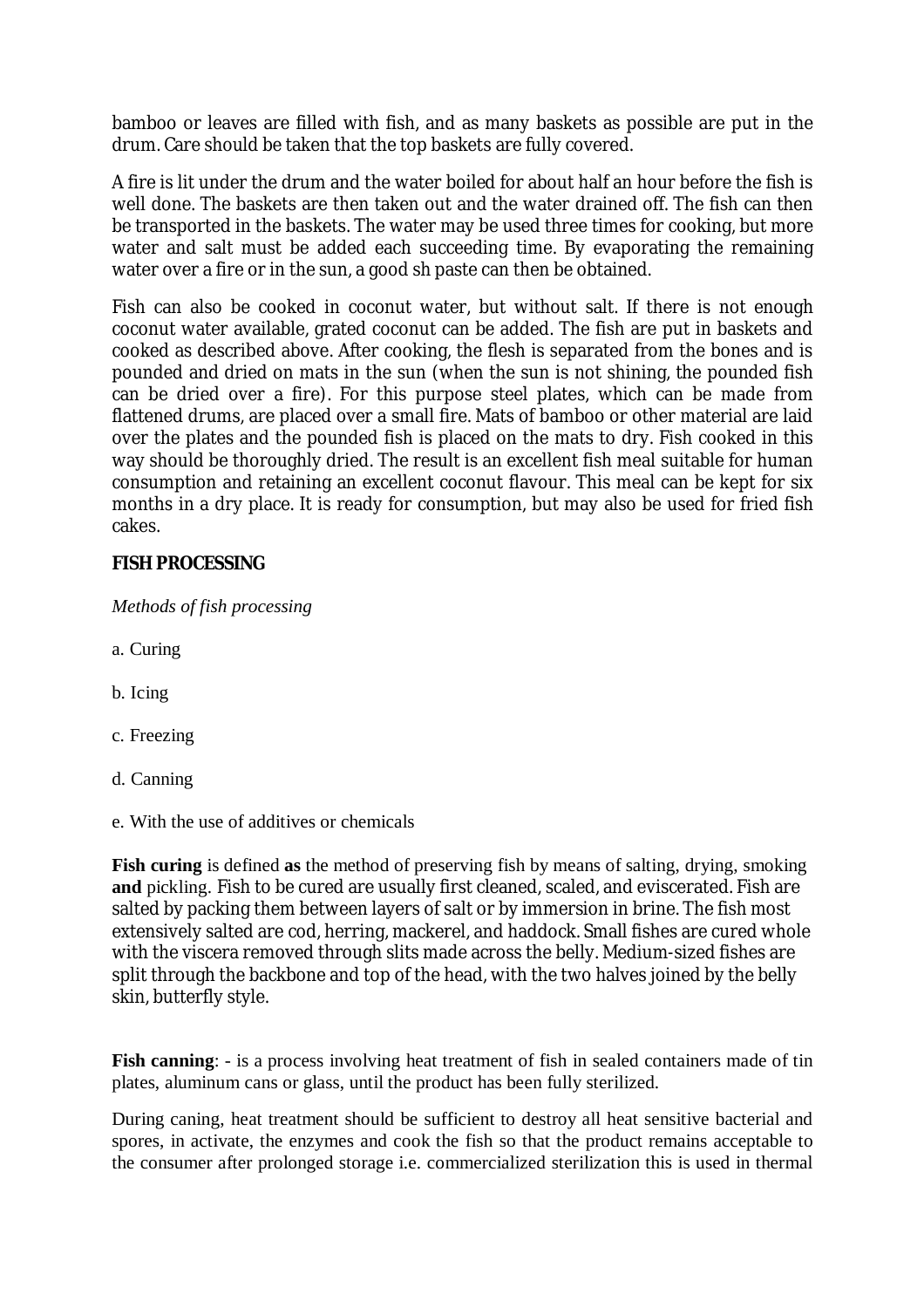processing to describe the heat treatment designed to kill substantially all microorganisms and spores which is present and cable of growing in the product.

The canned food fish is also prevented from contamination by pathogenic organisms by storing them in a virtually airtight package. If heat treatment is properly carried out canned fish may remain in storage for several years without refrigeration.

Excessive heat treatment or over processing must still be avoided, as this will adversely affect the organoleptic and nutritional quality of the fish. Traditional canned fish are obtained from small pelagic fish species such as herrings (*Clupea spp*), Sardines (*Sardinella sp*), Mackerels (*Scomberomerus sp*), Anchovies (*Engraulis sp*), Tuna (*Thunnus sp*). Bonga (*Ethmalosa sp*).

Fish intended for canning must be in first class condition and must be handle in hygienic manner to reduce microbial load on the fish. Poor quality fish will produce canned fish with offensive odour and flavour, poor texture.

## **FACTORS THAT AFFECT FISH SPOILAGE AND DETERIORATION OF FISH**

## **FISH SPOILAGE**

Spoilage is the result of a series of changes brought about in the dead fish mainly due to enzyme and bacterial action. It starts in the fish as soon as the fish dies when caught. In areas where temperature is high, fish spoil within 15-20 hours depending on the specie and the method of capture.

Fish is extremely perishable. It spoils easily.

"Spoilage" can be defined as a change in fish or fish products that renders them less acceptable, unacceptable or unsafe for human consumption. Fish undergoing spoilage has one or more of the following signs: slime formation; discolouration; changes in texture; off-odours; off-flavours and gas production. The development of these spoilage indicators in fish and fish products is due to a combination of microbiological, chemical and enzymatic and physical phenomena

## **Microbiological spoilage**

Live fish is normally considered to be sterile, but microorganisms are found on all the outer surfaces (skin and gills) and in the alimentary tract of live and newly caught fish in varying numbers. A normal range of 102-107 cfu (colony forming units)/cm2 on the skin and between 103 and 109 cfu/g in the gills and intestines has been observed. When fish dies, its entire body resistance mechanisms breakdown, giving way to microorganisms or the enzymes they secrete to invade or diffuse into the flesh where they react with the complex mixture of natural substances present. During storage a characteristic flora develops, but only a part of this flora, known as the specific spoilage organisms (SSO), contribute to spoilage. The SSO counts reach a minimal spoilage level where the fish is sensorially rejected

*Pseudomonas* and *Altermonas putrefaciens* are probably the major bacterial species that cause fundamental spoilage of usually iced fish. These can use the non-protein nitrogen compounds present in the fish such as trimethyl amine oxide (TMAO) that result in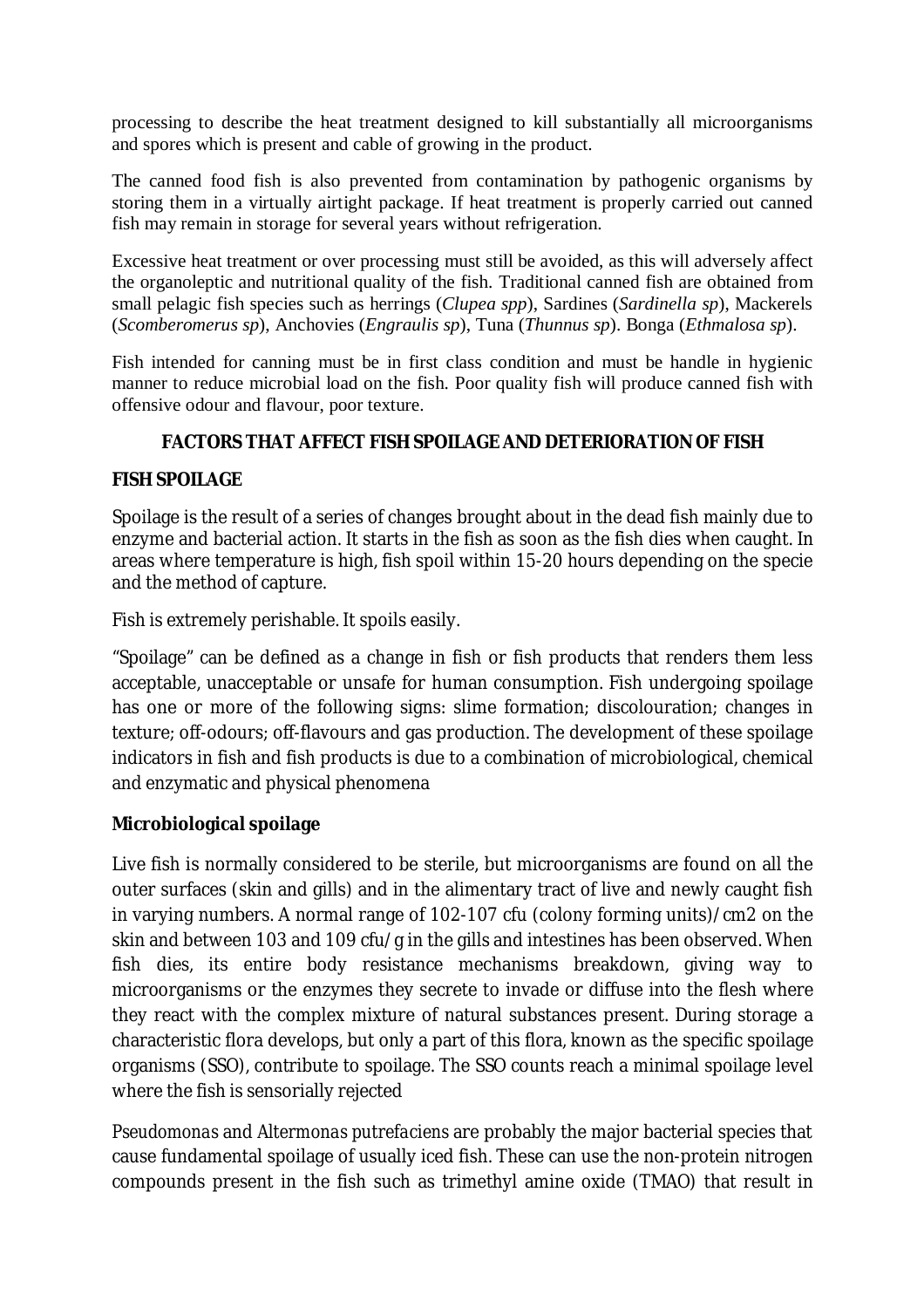several volatile odoriferous compounds such as trimethyl amine oxide, TMA. These volatile compounds are responsible for the off-odours and off-flavours characteristic of spoiled fish.

Microbiological quality evaluation of fish aims to quantify the hygienic quality of fish, including temperature abuse and the possible presence of pathogenic microorganisms in the fish. Total aerobic bacteria, also called total plate count (TPC); specific spoilage organisms (SSO) and various pathogenic bacteria are examined using appropriate agar media. Quality levels are based on the plate counts for acceptance or rejection of fishery products for human consumption. With representative sample units not less than five, plate counts below 5105 are considered of good quality; between 7510105andmarginally accepted quality (sample units with plate counts between 5105and 107 not exceeding three) and plate counts at or above 107 are considered unacceptable in quality.

## **Chemical oxidation**

Chemical spoilage processes are changes taking place in the lipid fraction of the fish. Lipids are oxidised to peroxides, aldehydes, ketones and lower aliphatic acids. The hydro-peroxides are tasteless but can cause brown and yellow discolouration of the fish tissue. The degradation of hydro-peroxides gives rise to the formation of aldehydes and ketones that result in rancid off-flavours. All the chemical by-products eventually reach a level where the fish is rejected

High temperatures are partly responsible for the speed of the oxidation processes. In addition, direct sunlight, wind, heat, light (especially UV-light) and several organic and inorganic substances may also accelerate oxidative processes. Living cells in fish have enzymatic protection mechanisms against lipid oxidation by having an enzyme, glutathione peroxidase, which acts by reducing hydro-peroxides in cellular membranes to corresponding hydroxyl-compounds. This reaction requires a supply of the enzyme in a reduced form and thus the reaction stops when the fish die.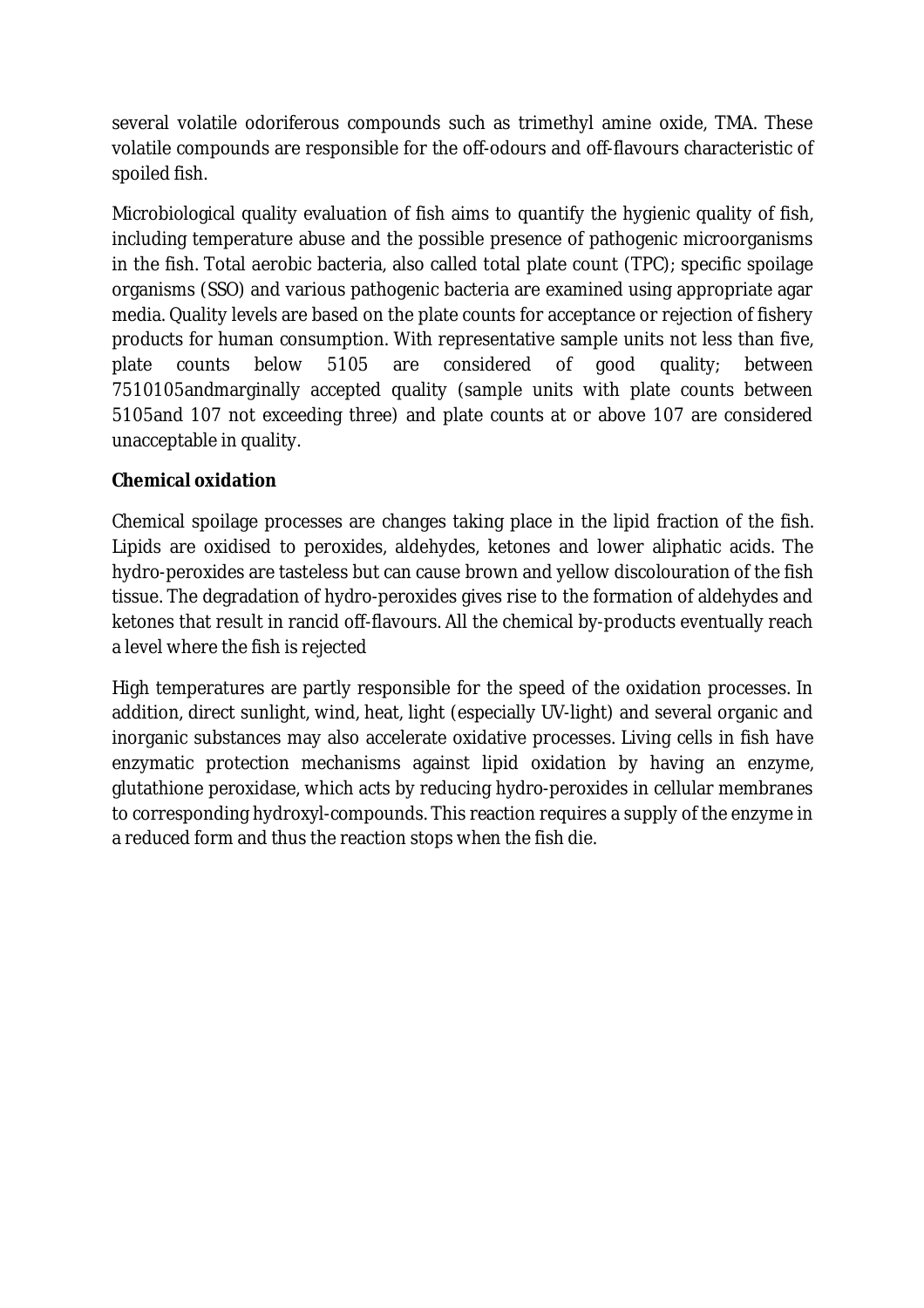

Figure 1: General pattern of microbial spoilage changes in total viable count (TVC), specific spoilage organisms (SSO), and chemical spoilage indices during chilled storage of a fish product (adapted from Dalgaard 1993).

# **Autolytic spoilage**

As fish dies, its enzymatic activity doesn't stop immediately but continues resulting in proteolytic changes that are responsible for early quality loss in fresh fish. The more these enzymes get in contact with the fish's flesh the greater the spoilage. Adenosine triphosphate (ATP) is broken down through a series of products such as adenosine diphosphate (ADP), inosine monophosphate (IMP), inosine and hypoxanthine (HX). IMP and HX may be responsible for the sweet and mild tastes in the later stages of shelf life and these products accumulate especially when the respective step is rate-limiting (Regenstein and Regenstein 1991). From previous studies, these changes precede microbiological spoilage and have been seen to contribute very little to spoilage of chilled fish and fish products (Huss 1994).

# **HOW TO PREVENT SPOILAGE**

Since bacterial spoilage takes place in certain conditions, changing these conditions can prevent and reduce spoilage. Heat, concentration and pH (acids) can be used for these purposes.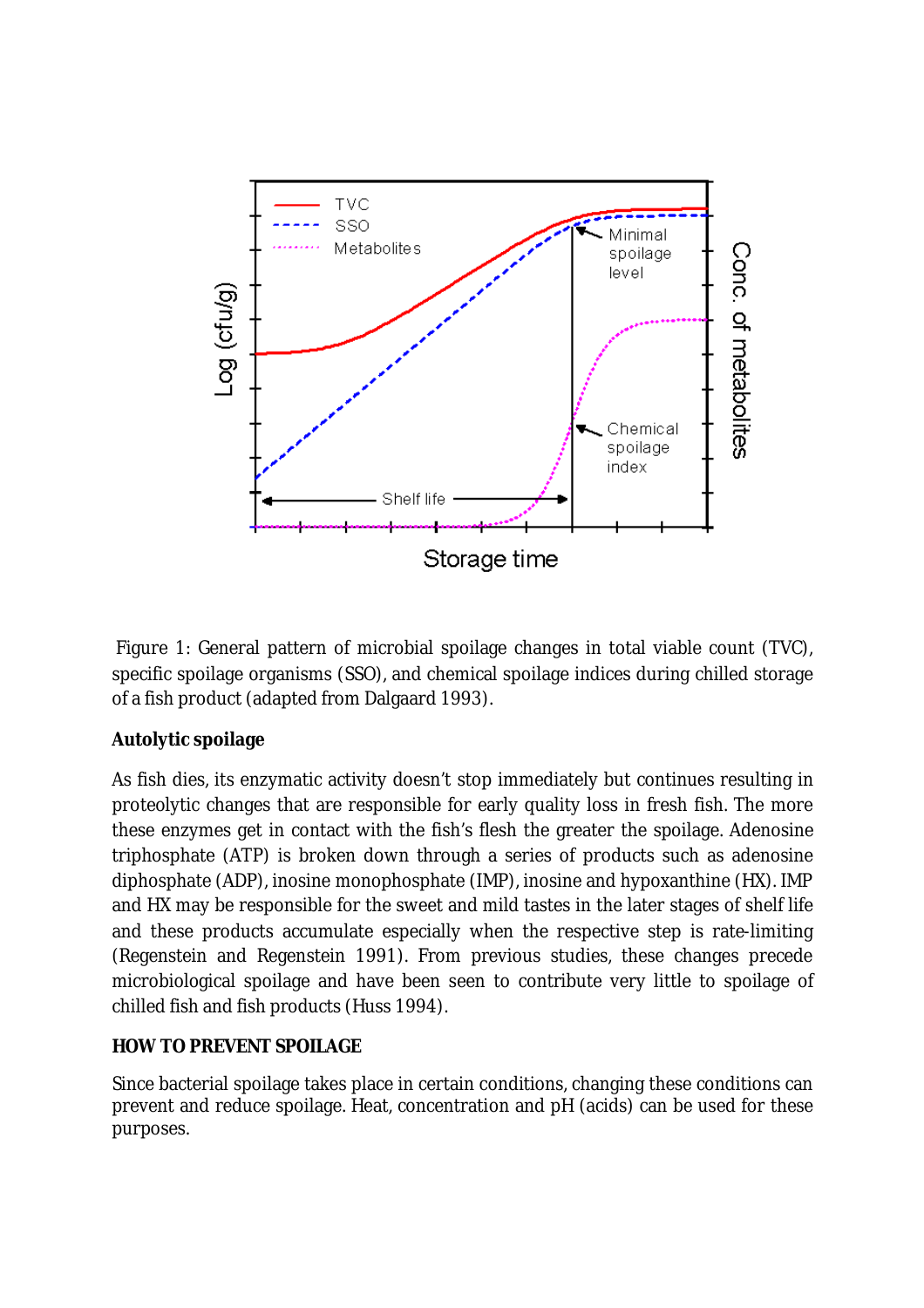Fish preservation prevents spoilage. It also makes the transportation of preserved fish easier besides the fact that preserved fish is a good source of protein.

#### **Bacteria Spoilage**

Some bacteria are naturally present in the living fish but their multiplication and growth is limited by the general metabolic reactions of the fish (low pH of gut, anaerobic environment on the gut and its enzymes, acid in the viscera which often digest the bacteria and cause the gut condition to be favourable for their growth). When a fish dies, these metabolic actions are slowed down and micro-organisms begin to multiply. The bacteria lining the gills penetrate the flesh and the vascular system. Those lining the gut penetrate the nearby tissues through the peritorieuna. Bacteria in the slime penetrate the skin into the surrounding tissues. The powerful gut thus giving way for bacteria to enter into the tissues. These bacteria secrete digestive juices and enzymes which breakdown the tissues and cause spoilage of the fish. The end result of microbial invasion of the tissues is the loss of fresh flavour and odour of the fish replacing it with a sour and stale odour which changes to ammoniacal, putrid and faecal odour at the later stage of spoilage.

The initial elastic texture of the fish change to softer flesh with grittiness making the fish exceedingly soft flabby retaining finger identifications in the skin. The flesh of such spoilt fish is later torn from the backbone (unfit for human consumption and must be discarded, downgraded for the production of animal feed supplements).an economic loss hence minimize fish spoilage through better fish handling of fresh fish.

#### **ENZYMATIC SPOILAGE**

Enzymes are high molecular weight metabolic catalysts, protein in nature and are needed in small quantities. They operate in their native forms and become denatured when conditions become unfavourable. Temperature, acidity, substrate concentration, enzyme activation and synchronization affect enzyme activities.

Enzyme spoilage is known as AUTOLYSIS i.e. self digestion. It is a process whereby enzymes against which the fish is normally protected alive, under optimal conditions for enzymatic activity, post mortem, digest the fish tissues such enzymes are present in the gut, on the skin and in the tissue. Autolysis causes off-odours, off-flavour and softening of flesh and tissues. It causes general disruption and permission of movements of enzymes and oxygen in the muscle. Such enzymes include cathepsins and proteolytic enzymes. They make the fish unpalatable, unattractive and unfit for consumption. Gutting should be carefully and thoroughly done and belly cavity thoroughly washed (Athepsin in fish is more active in fish than in meat hence autolysis is faster in fish).

The breakdown of amino acids (lysine, histidine and) into toxic compounds such as cadaverine and  $\cos$ , histamine and  $\cos$ <sub>2</sub> and putrescine and  $\cos$ <sub>2</sub> respectively is undesirable to consumer. Shell fish spoil faster than true fish due to higher content of non- protein Ncompounds such as Arginine phosphate. Japanese allow these breakdown and use such for fish sauce and fish silage for delicacy in Japan.

## **FACTORS THAT INFLUENCE THE RATE OF FISH SPOILAGE**

## **1. Effects of time/temperature conditions on microbial growth**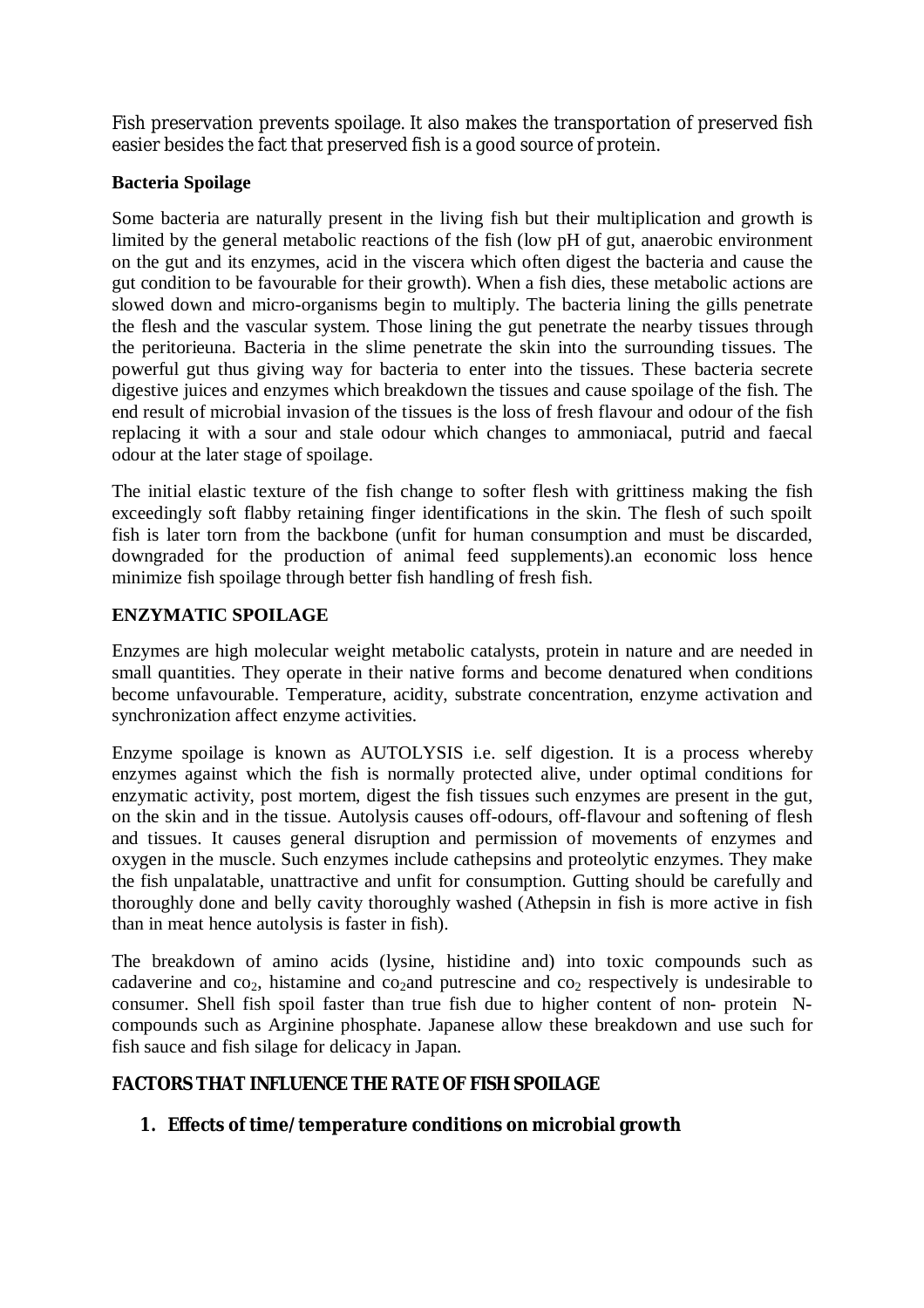The most crucial factors determining the quality of fishery products are time and temperature tolerance. Proliferation of microorganisms requires appropriate high temperatures, while at lower temperatures close to 0ºC, their activity is reduced, thereby extending the shelf life of fish products. Temperature is the single most important factor affecting post-harvest quality of the products. It is often critical to reach the desired short-term storage temperature rapidly to maintain the highest visual quality, flavour, texture, and nutritional content of fresh fish. The rate of spoilage is dependent upon the holding temperature and is greatly accelerated at higher temperatures, due to increased bacterial action. The shelf life at different storage temperatures (t°C) has been expressed by the relative rate of spoilage (RRS), defined by the equation

# **2. Effects of hygiene on fish quality during handling**

Apart from the microorganisms that fishes have at the time of capture, more is added via unhygienic practices and contaminated equipment such as storage facilities. This was demonstrated by studies that compared the quality and storage life of completely aseptically treated fish (aseptic handling), washed fish, iced in clean plastic boxes, with clean ice (clean handling) and with un-washed fish, iced in old, dirty wooden boxes (normal handling). A considerable difference was found in the bacterial contamination of the three batches, the latter heavily contaminated with a reduction in storage life compared with the other samples. The design of a fish hold is of great importance as far as hygiene in the hold is concerned. Hold design should enable the purge (drip loss) to be collected easily. The amount of purge was suggested to be higher at 5-7ºC; at which temperature there is greater spoilage since the purge is a very good medium for bacterial growth.

# **3. Rough handling**

Rough handling will result in a faster spoilage rate. This is due to the physical damage to the fish, resulting in easy access for enzymes and spoilage bacteria. Physical mishandling in the net, such as very large catches, fishermen stepping on fish or throwing boxes, containers and other items on top of the fish, may cause bruises and rupture of blood vessels.

When fish is in rigor mortis (a complicated series of chemical changes that result in stiffening of the fish's muscle shortly after death), rough handling can cause gaping.

# **4. Initial bacterial load**

The microflora on tropical fish often carries a slightly higher load of Gram-positives and enteric bacteria but otherwise is similar to the flora on temperate-water fish. Basically, bacteria populations on temperate fish are predominantly psychrotrophic reflecting water temperatures of about 10oC while fish from the tropics have largely mesophilic bacteria.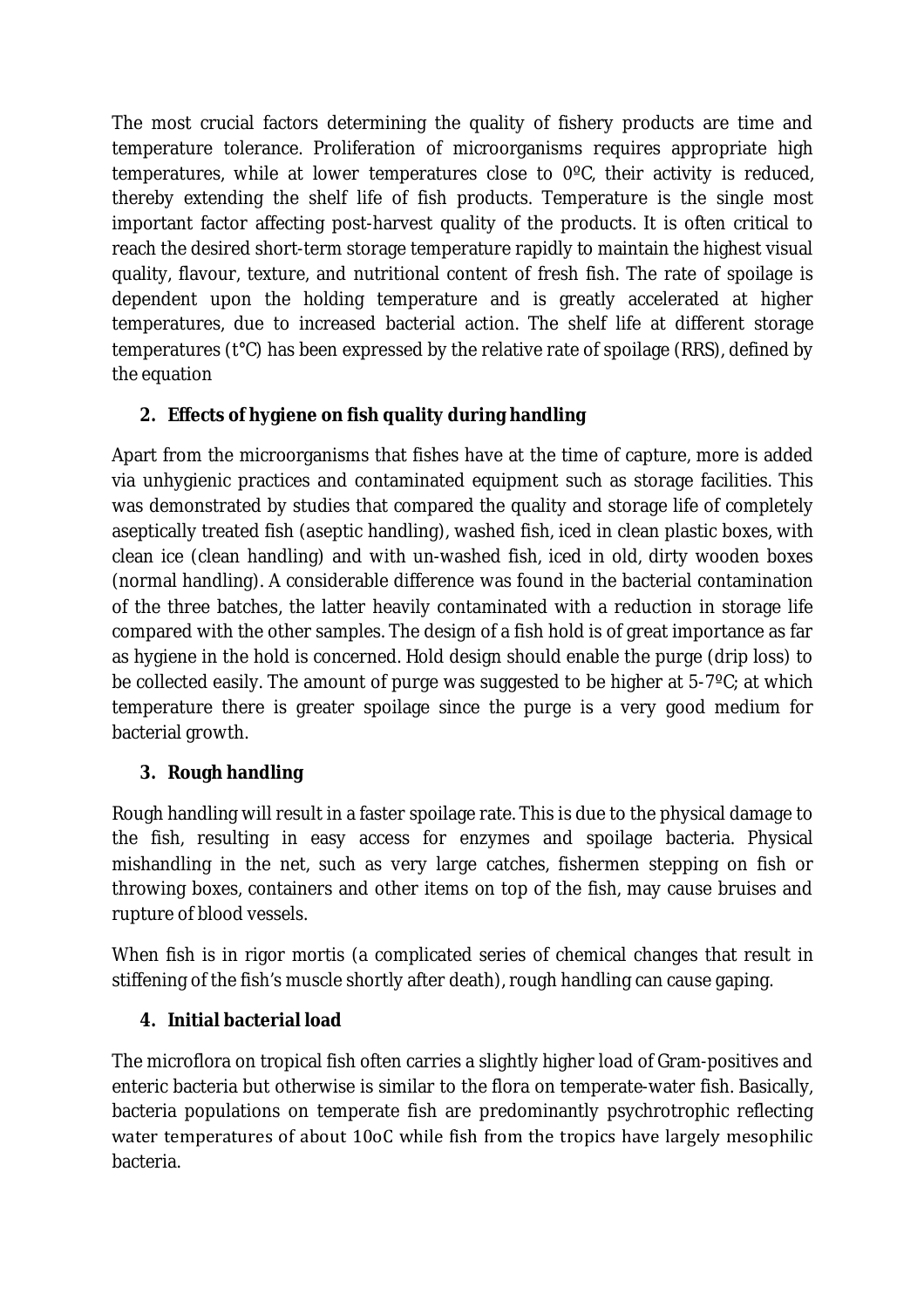## **5. Methods of capture**

The fishing gear and method employed determines the time taken between capture and death. Fish caught in gillnets struggle much to escape, and in so doing, they are bruised by the net which increases exposure to microbial entry and subsequent deterioration. Fish caught by hook and line methods, on the other hand, die relatively quickly and therefore bruises and stresses are likely to be minimal. Physical mishandling in the net due to long trawling nets and very large catches accelerates spoilage. The large catches in the net are compacted against each other resulting in the fish getting bruised and crushed (especially small sized fish) by the heavy trawl net.

# **6. Mode of storage**

In bulk-storage, the weight of the pile may crush the fish at the bottom, leading to a loss of weight (yield) as well as other physical damage. It has been reported that when haddock is kept in a short, deep pile of about 3 ft, the bottom fish lose 15% of their weight compared to a normal weight loss of 3-8%, which is entirely due to biochemical changes that cause a loss of water holding capacity leading to drip. Crushing of the fish by ice or other fish can seriously affect the quality of fish by releasing enzymes from the gut into the fish muscle thereby accelerating autolytic processes.

Further Reading:

1. Fish Processing Technology in the Tropics by Andrew A . Eyo pages 37, 104-153, 213 -297 , and 347.

2. Hand book of Practical Fisheries Technology by Olokor .J.O et al pages 1-21, 22-34

3.Take care of your catch by Torry Advisory Note No.4

4. The care of the fish monger's fish by G.H.O.Burgess Torry Advisory Note No.1

5.The Handling of wet fish during distribution by Torry Advisory Note No. 3.

6.Some notes on Fish Handling And Processing by J. Horne Torry Advissory Note No. 50.

7. The freshwater fishes of Nigeria by E.A Adesulu and D.H.J Sydenham pages 322- 331.

8.Cleaning in the fish industry by I .N. Tatterson and M.L Windsor .Torry Advisory Note No.45.

9.Catching , Handling and Processing Crabs by E Edwards and J. .C Early Torry Advisory Note No. 26.

10. Which kind of ice is best? By J.J. Waterman Torry ADVISORY Note No. 21.

11.Handling and processing oysters by G. D Stroud .Torry Advisory Note No. 84.